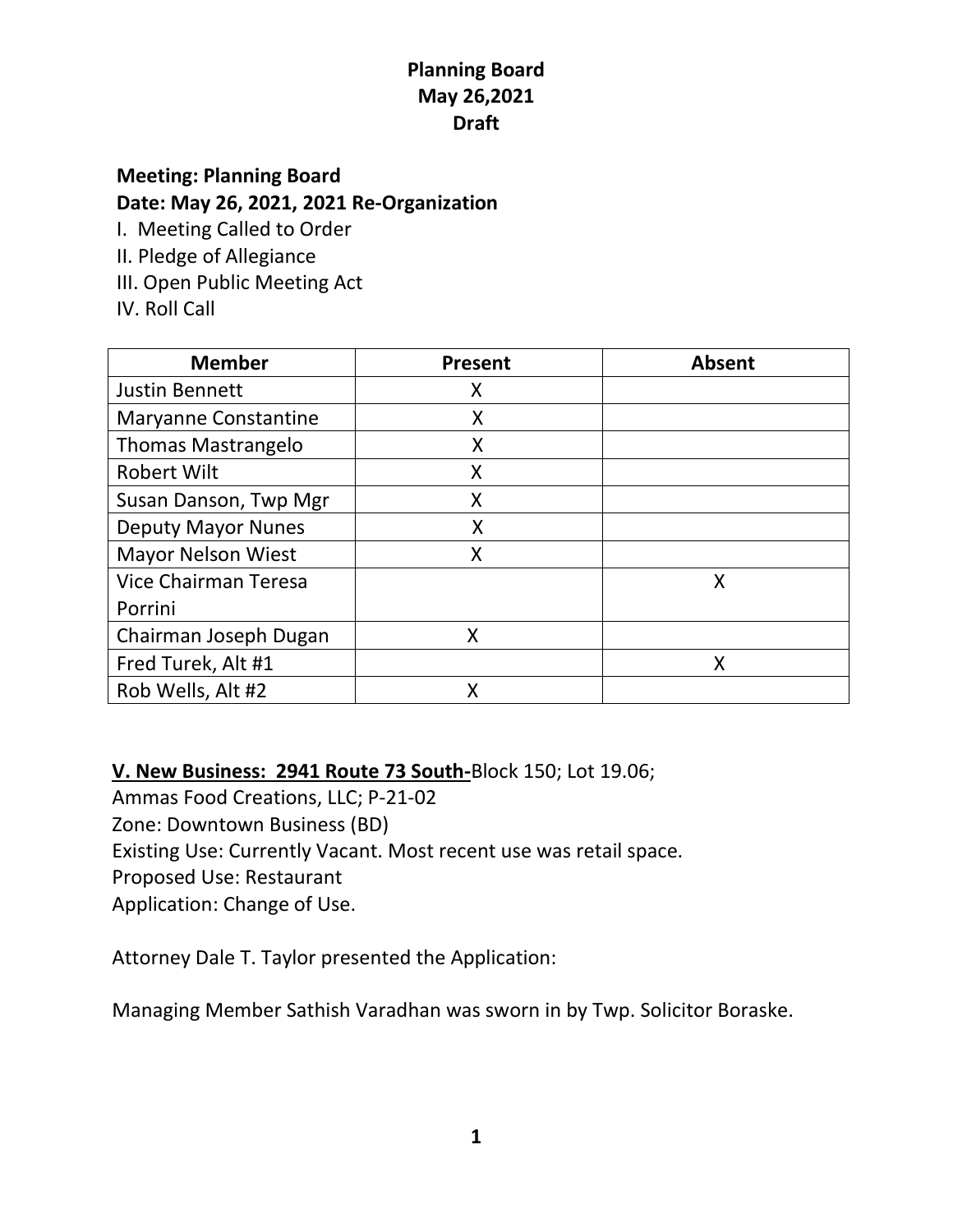Attorney Taylor is seeking relief from Code 205.33. He testified that the Applicant met with the Site Plan Committee. The Sub Committee's suggestion was to apply for the parking Variance.

There are currently 63 parking spaces for the entire Complex that has 5 Stores. 2 of which are currently occupied.

Ammas Food Creations currently has a lease agreement with the owners of the property.

They currently operate two other restaurants, one in Philadelphia and one in Voorhees.

The vacant healthcare front is where Ammas had leased to rent. They plan on using the door on the far right for their entrance. There is a vestibule there for waiting time.

They plan on adding a 30'x10' walk-in cooler to the rear of the building. This would be designed to look like the existing building.

The owners of the property are in discussions for a possible hair salon.

Attorney Taylor is looking for Feedback on an Outdoor Dining Area. Board Members felt that was a discussion for another time.

Construction of the interior was happening until the Parking Issue Came up.

Chairman Dugan asked several questions that were answered by Sathish Varadhan.

- 1. Number of Employees- 8
- 2. Number of Tables- 35
- 3. Capacity Limit- 110
- 4. Hours of Operation: 10 am to 10 pm 7 days a week.

Chairman Dugan asked Board Engineer McNulty to go over his Review Letter.

Board Engineer McNulty stated that 43 spaces are needed based on 7 employees.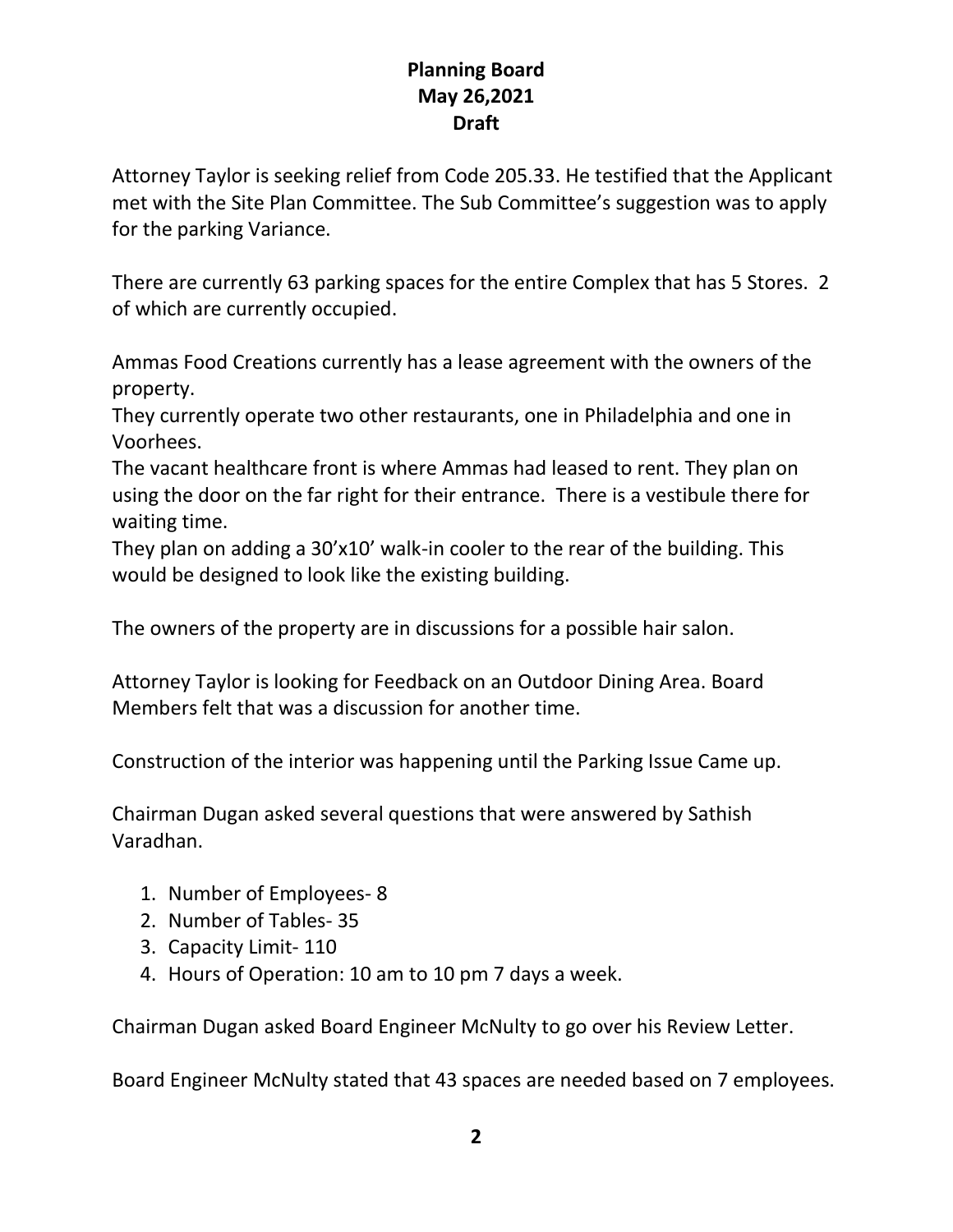This would be 63% of the available parking for just the restaurant. The result is 12 parking spaces short of Code.

The Walk-in Box should Blend in with the rest of the façade. Accessibility to Walk-in would be from the outside. Engineer suggests an awning over the walkway.

ADA Capability is very easy to accommodate. No ramps are needed. Easy transition from asphalt to doors.

Trash and Truck Deliveries: The Dumpster area is recessed into hillside. The Dumpsters sit on Gravel and are not gated. It is the recommendation of Engineer that an aerial photograph showing the accessibility of Waste Removal, Fire Trucks and Delivery Trucks.

Sign Package? Attorney Taylor stated that Ammas would conform to all sign ordinances.

Maintenance of Grease Trap and Inspections: Must conform with Health Dept. Deputy Mayor Nunes asked if Approvals had been gotten from the Health Dept.? This was not marked on the Application?

Chairman Dugan asked Board Members for questions.

Mayor Wiest: Trash Dumpsters need to be fenced in and on pavement, not gravel. Why are there no plans for this?. Attorney Taylor said because of the hill surrounding the Dumpster, they felt this was better than gates. Attorney Taylor said he would ask the property owner about paving the Dumpster Area.

Mayor Wiest would also like to know what type of Trucks would be delivering Food Supplies to the Restaurant? Mr. Varahdan stated only small delivery trucks and a lot would be picked up by employees.

Chairman Dugan opened the meeting to the General Public. No comments A Motion to Close Public Portion was made by Deputy Mayor Nunes, second by Ms. Constantine, All Approve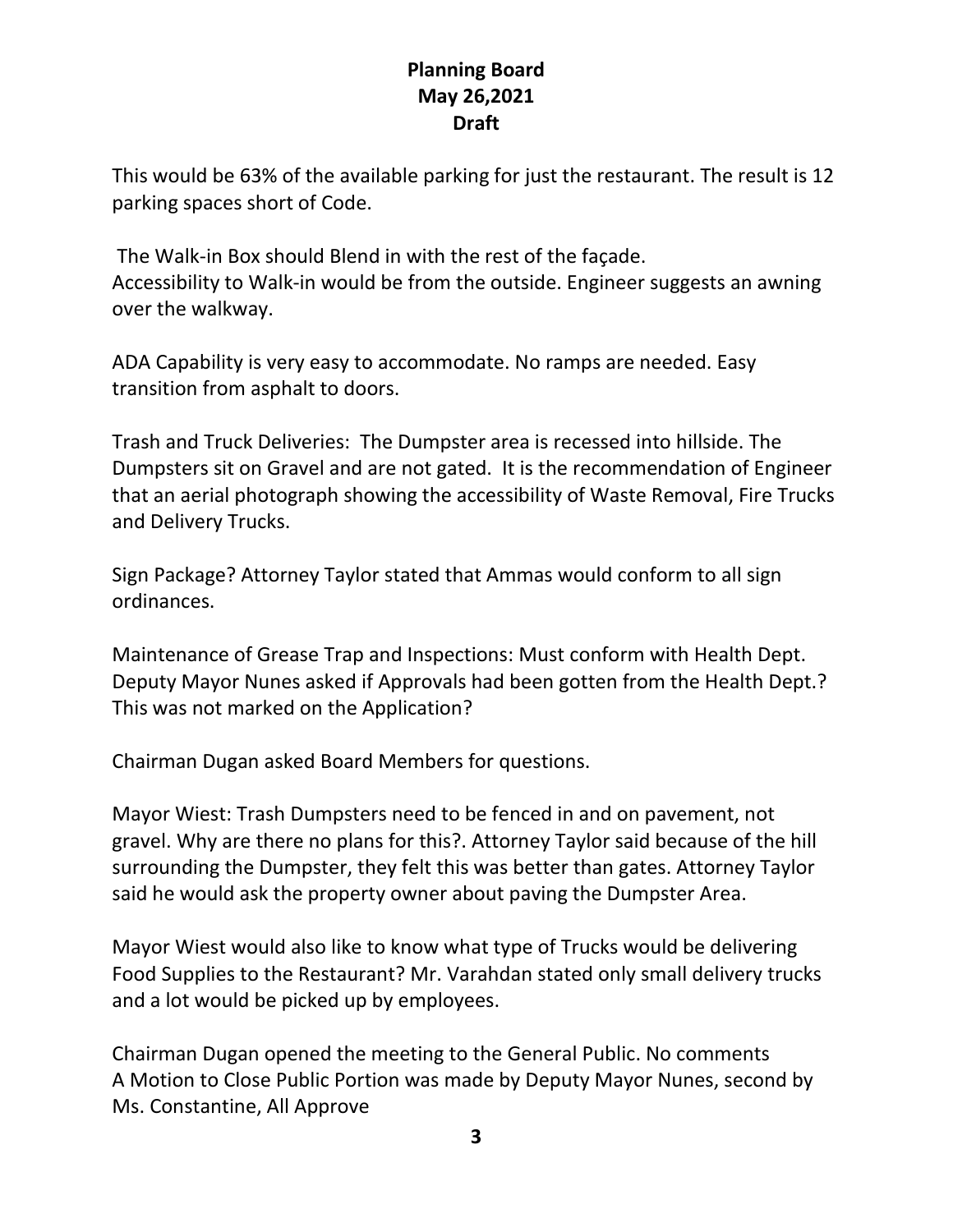Board Attorney Boraske explained the Motion: It would be for a Site-Plan Waiver, Parking Space Variance (12 Short), and Change of Use.

Mayor Wiest would like something stating that this parking Variance would impact future Tenants of the Complex.

Board Engineer asked for the record; will there be additional seating in the Buffet Room? Attorney Taylor stated, not at this time.

Chairman Dugan remarked on the Outside Dining Area. He is not comfortable with this and it really isn't feasible at this location.

Board Attorney stated a Condition of Approval would include compliance with the Board Engineer's Review letter and an aerial photo or equivalent of.

Board Secretary Glenn Carter also added stipulations:

- 1. Refrigerator Box to match Façade.
- 2. Box Location must conform with Accessibility of Fire trucks, and Waste Removal Vehicles.
- 3. The Trash Enclosure must adhere to Code and must include an Asphalt Base.
- 4. The Grease Trap must comply with Municipal Code.
- 5. The Sign Package must conform with Municipal Code.

Attorney Taylor asked if construction could reconvene?

Board Secretary Carter stated that no CO, CA or CCA would be granted until conditions are met.

A Motion to Grant Approval was made by Deputy Mayor Nunes, second by Mr. Bennet, All Approve

#### VI. Old Business: